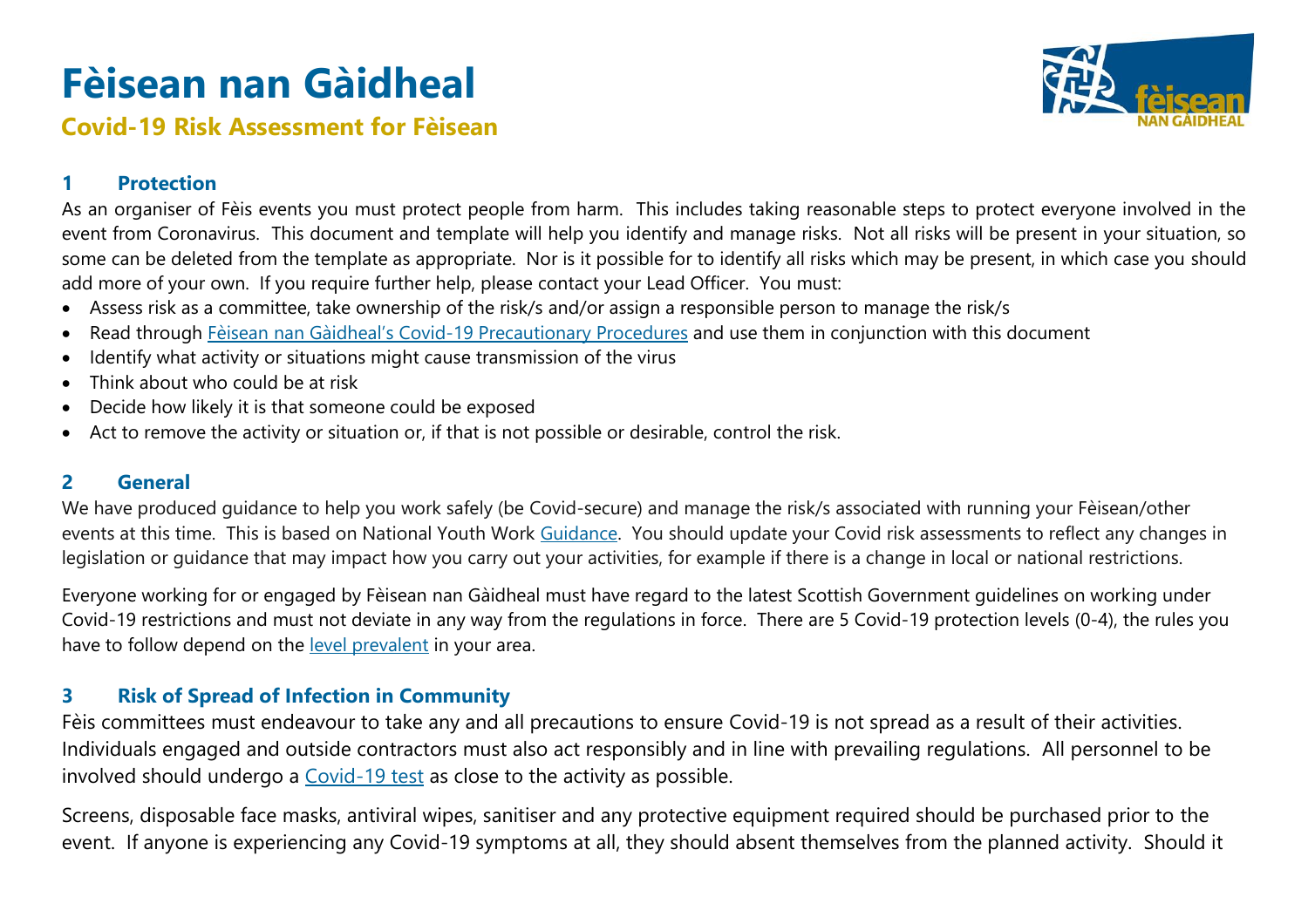be necessary, all individuals must respect any decision by the Fèis Committee, or the operators of any premises used by them, to deny them permission to enter the premises or take part in the planned activity. An increased spread in the community prior to an event may also lead to cancellation at the last minute.

#### **4 Risk Assessment**

| <b>Fèis Name</b> | <b>Date</b> | Assessment carried out by | <b>Revised/Actioned</b> | sianature |
|------------------|-------------|---------------------------|-------------------------|-----------|
| Fèis Latharna    | 17/08/2021  | Davy Macdonald            |                         |           |

| <b>Fèis Latharna</b>                                                                     |                                                          | <b>Assess Risk</b> | <b>Control Risk</b>                                                                                                                                                                                                                                                                  | <b>Revise risk</b><br>assessment      |             | <b>Date Completed</b>           |  |  |
|------------------------------------------------------------------------------------------|----------------------------------------------------------|--------------------|--------------------------------------------------------------------------------------------------------------------------------------------------------------------------------------------------------------------------------------------------------------------------------------|---------------------------------------|-------------|---------------------------------|--|--|
| What are the hazards?<br>Who might be harmed?                                            |                                                          | or Low)            | (High, Medium What actions do you need to take to control<br>the risks?                                                                                                                                                                                                              | Who needs to carry<br>out the action? | <b>Date</b> | <b>Revised</b>                  |  |  |
| Building Essentials before Re-opening (may also be applicable if you are hiring a venue) |                                                          |                    |                                                                                                                                                                                                                                                                                      |                                       |             |                                 |  |  |
| Problems with<br>empty buildings<br>after lockdown                                       | Committee<br>Volunteers<br>Tutors<br>Participants        | <b>HIGH</b>        | Water – check flow & check for Legionella<br>Gas/Electricity systems checked<br>Test Alarms and Fire systems<br>Check ventilation systems                                                                                                                                            | Church of Scotland                    | <b>LOW</b>  | Complete                        |  |  |
| Risk of Covid-19<br>being spread in<br>the building<br>through high<br>touch point areas | Committee<br>Volunteers<br><b>Tutors</b><br>Participants | <b>HIGH</b>        | Do building walk through identify & clean<br>high touch point areas - door handles / handles<br>/switches - cleaned at regular intervals<br>Identify windows/doors which can be safely<br>opened to improve ventilation<br>Set up online booking, payment, and<br>evaluation systems | Fèis Committee<br>Volunteer           | <b>LOW</b>  | Complete<br>Ongoing<br>complete |  |  |

#### **Hygiene and Cleaning**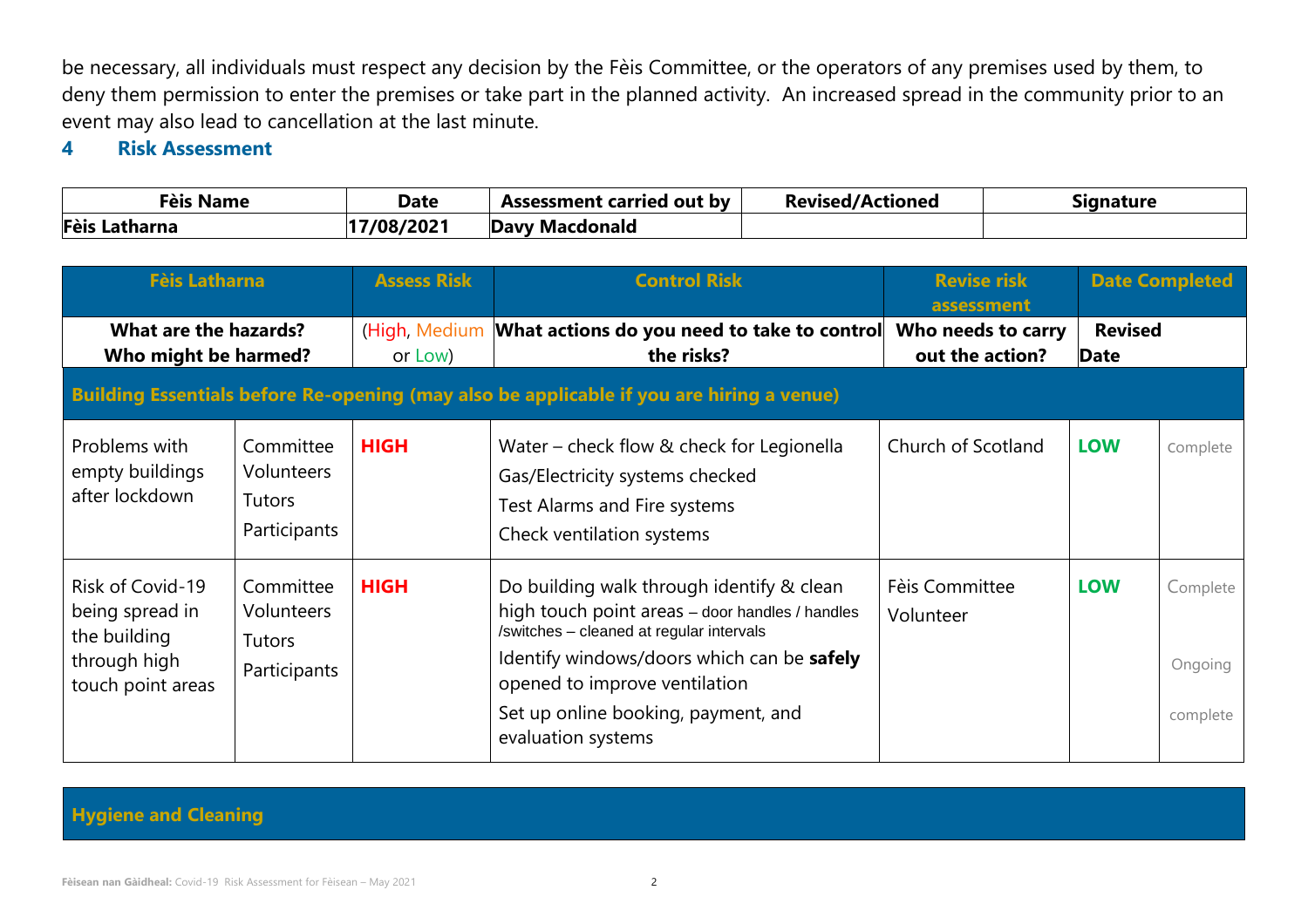| Not enough hand<br>wash facilities to<br>limit spread of<br>Covid-19            | Venue staff<br>Committee<br>Volunteers<br><b>Tutors</b><br>Participants | <b>HIGH</b><br>Check if<br>existing<br>handwashing<br>facilities with<br>soap and<br>water in<br>toilets -<br><b>MEDIUM</b> | Install additional hand - sanitising stations at<br>front entrance and at key locations<br>Make sure that all sinks are equipped with<br>soap dispensers<br>Put up signage to encourage use and<br>signpost hand washing/sanitising facilities<br>Do induction with committee/volunteers and<br>ensure stocks are regularly replaced, both<br>outside and indoors | Church of Scotland                                                                                   | <b>LOW</b> | Complete |
|---------------------------------------------------------------------------------|-------------------------------------------------------------------------|-----------------------------------------------------------------------------------------------------------------------------|-------------------------------------------------------------------------------------------------------------------------------------------------------------------------------------------------------------------------------------------------------------------------------------------------------------------------------------------------------------------|------------------------------------------------------------------------------------------------------|------------|----------|
| Hand drying in the<br>toilets                                                   | Venue staff<br>Committee<br>Volunteers<br>Tutors<br>Participants        | <b>HIGH</b><br>Check if Hand<br>drying<br>facilities in<br>place -<br><b>MEDIUM</b>                                         | Ensure that there are paper towels beside all<br>sinks<br>Ensure that there are pedal bins with lids for<br>disposal of paper towels/wipes<br>Waste to be emptied regularly and disposed<br>of safely in outside bins and at the end of<br>event                                                                                                                  | Church of Scotland                                                                                   | <b>LOW</b> | Complete |
| Cleaning systems<br>not adequate for<br>Covid-19 to stop<br>spread of infection | Venue staff<br>Committee<br>Volunteers<br><b>Tutors</b><br>Participants | <b>HIGH</b><br>Cleaning<br>systems in<br>place and<br>managed by<br>Venue<br>Manger or<br>Fèis                              | Create enhanced cleaning schedule set up -<br>full clean at end of each day focusing on high<br>touch areas (handles etc)<br>Allow extra time and cleaning materials for<br>cleaners, in line with guidance                                                                                                                                                       | Venue staff<br>Fèis Committee<br>Cleaners to wear<br>gloves, and face<br>covering whilst<br>cleaning | <b>LOW</b> | Ongoing  |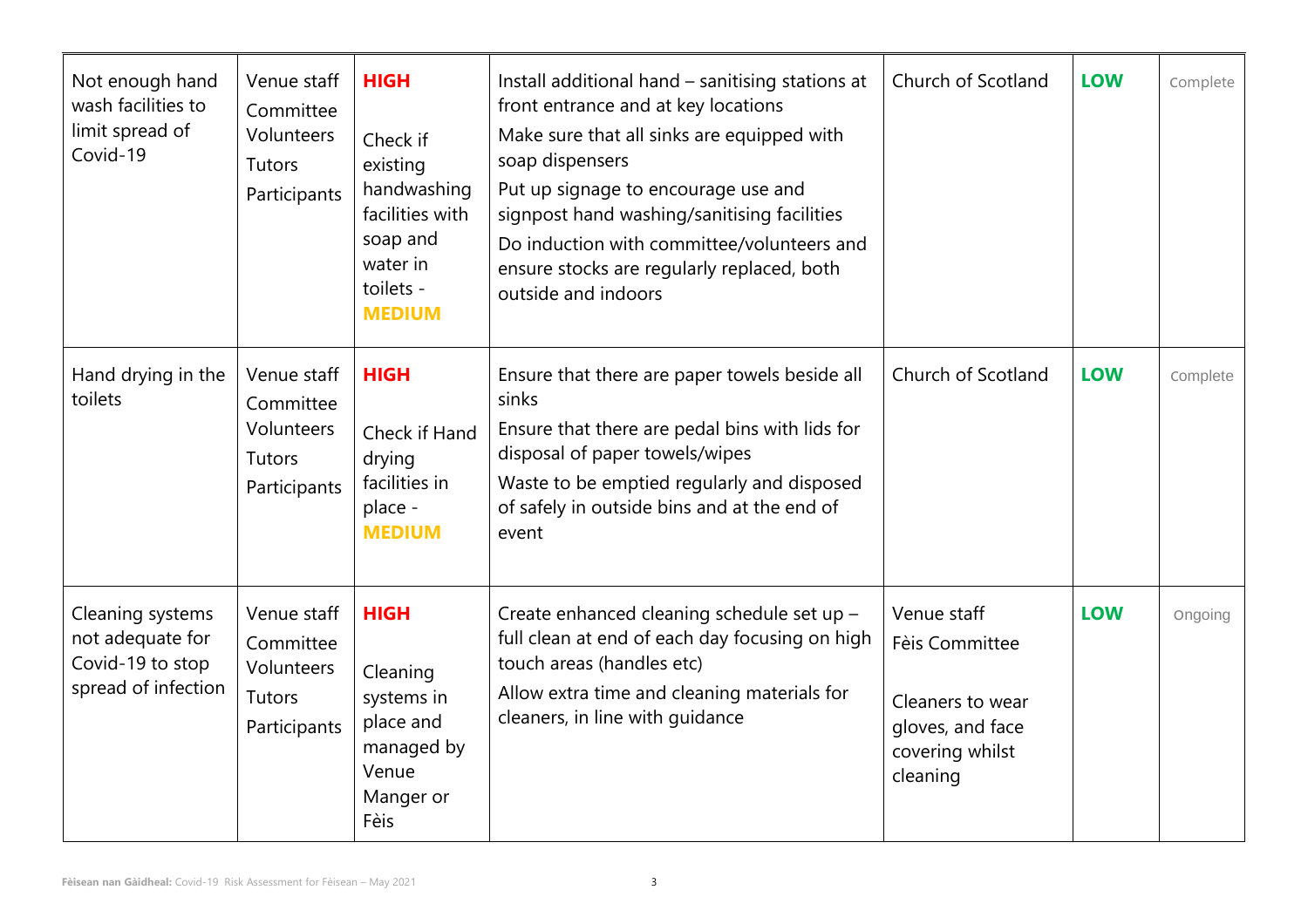|  | -<br>Committee |  |  |
|--|----------------|--|--|
|  | <b>MEDIUM</b>  |  |  |

| <b>Social distancing</b>                                                              |                                                                         |             |                                                                                                                                                                                                                                                                                                                                                                                                                                                                                                |                                             |            |                                             |
|---------------------------------------------------------------------------------------|-------------------------------------------------------------------------|-------------|------------------------------------------------------------------------------------------------------------------------------------------------------------------------------------------------------------------------------------------------------------------------------------------------------------------------------------------------------------------------------------------------------------------------------------------------------------------------------------------------|---------------------------------------------|------------|---------------------------------------------|
| Situations where<br>people cannot<br>easily follow social<br>distancing<br>guidelines | Venue staff<br>Committee<br>Volunteers<br><b>Tutors</b><br>Participants | <b>HIGH</b> | Put up signage and markings to encourage<br>social distancing, outdoors and indoors and<br>do induction for volunteers and tutors<br>Set up one-way system in corridors/stairways<br>- visual aids will help younger participants<br>Ask all participants to wear face coverings in<br>indoor areas<br>Max group size is 35 people including tutors<br>and young people. Young people aged 8 +<br>maintain 1m distance, and all staff required<br>to socially distance 2 metres from students. | Venue Staff<br>Fèis Committee<br>Volunteers | <b>LOW</b> | Complete<br>Complete<br>Ongoing<br>complete |
|                                                                                       |                                                                         |             | Students spread across sessions so maximum<br>of 15 students present at any one time.                                                                                                                                                                                                                                                                                                                                                                                                          |                                             |            | Complete                                    |
|                                                                                       |                                                                         |             | Classrooms should be set up in advance.                                                                                                                                                                                                                                                                                                                                                                                                                                                        |                                             |            | complete                                    |
|                                                                                       |                                                                         |             | Kitchen area closed                                                                                                                                                                                                                                                                                                                                                                                                                                                                            |                                             |            | complete                                    |
|                                                                                       |                                                                         |             | Toilets to be operated in line with social<br>distancing with signage and queuing markers                                                                                                                                                                                                                                                                                                                                                                                                      |                                             |            | complete                                    |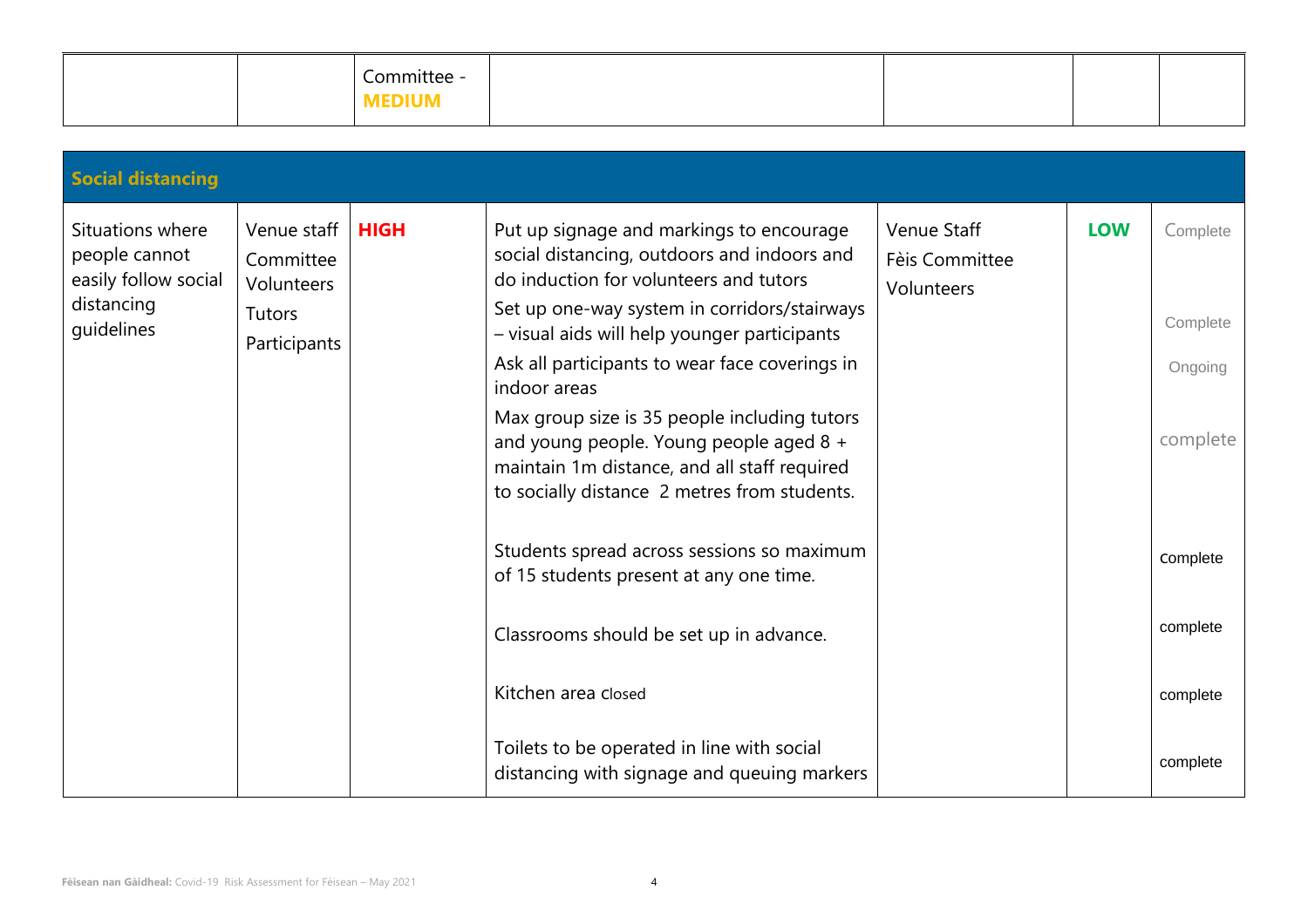| <b>Symptoms of Covid-19</b>                                                                                                                                                             |                                                                         |             |                                                                                                                                                                                                                                                                                                                                                                                                                                                                                                                                                                                                                                                                                                      |                               |            |         |
|-----------------------------------------------------------------------------------------------------------------------------------------------------------------------------------------|-------------------------------------------------------------------------|-------------|------------------------------------------------------------------------------------------------------------------------------------------------------------------------------------------------------------------------------------------------------------------------------------------------------------------------------------------------------------------------------------------------------------------------------------------------------------------------------------------------------------------------------------------------------------------------------------------------------------------------------------------------------------------------------------------------------|-------------------------------|------------|---------|
| People entering<br>the building with<br>Covid-19<br>symptoms<br>People arrive at<br>outdoor activities<br>with Covid-19<br>symptoms<br>Someone becomes<br>unwell during a<br>Fèis event | Venue staff<br>Committee<br>Volunteers<br><b>Tutors</b><br>Participants | <b>HIGH</b> | Anyone showing symptoms should be<br>refused entry or asked to leave and advised<br>to call NHS24 for further advice and to follow<br>Scottish Govt guidance on self-isolating. If it<br>is a young person, you will also follow child<br>protection procedures and ensure that they<br>are able to return home/be collected safely<br>Attendance registers and contact details will<br>be kept up to date for all young people, staff,<br>volunteers and visitors to allow for Test and<br>Protect<br>Any participant displaying symptoms during<br>Fèis activity will be required to leave or isolate<br>in a quiet space, and arrangements will be<br>made with participants parents / guardians. | Venue Staff<br>Fèis Committee | <b>LOW</b> | Ongoing |

| <b>Delivery of Fèis Activity</b>                                                          |                                                                  |               |                                                                                                                                                                                                                                                      |                |            |          |  |  |  |
|-------------------------------------------------------------------------------------------|------------------------------------------------------------------|---------------|------------------------------------------------------------------------------------------------------------------------------------------------------------------------------------------------------------------------------------------------------|----------------|------------|----------|--|--|--|
| Booking /<br>Registration and<br>payment<br>procedures<br>increase spread of<br>infection | Venue Staff<br>Committee<br>Volunteers<br>Tutors<br>Participants | <b>MEDIUM</b> | Move to online booking/registration systems<br>to ensure that do not exceed max numbers<br>for the group/session<br>Move to online payment to minimise<br>handling of money<br>Staff should sign young people in to avoid<br>sharing of pens/devices | Fèis Committee | <b>LOW</b> | complete |  |  |  |